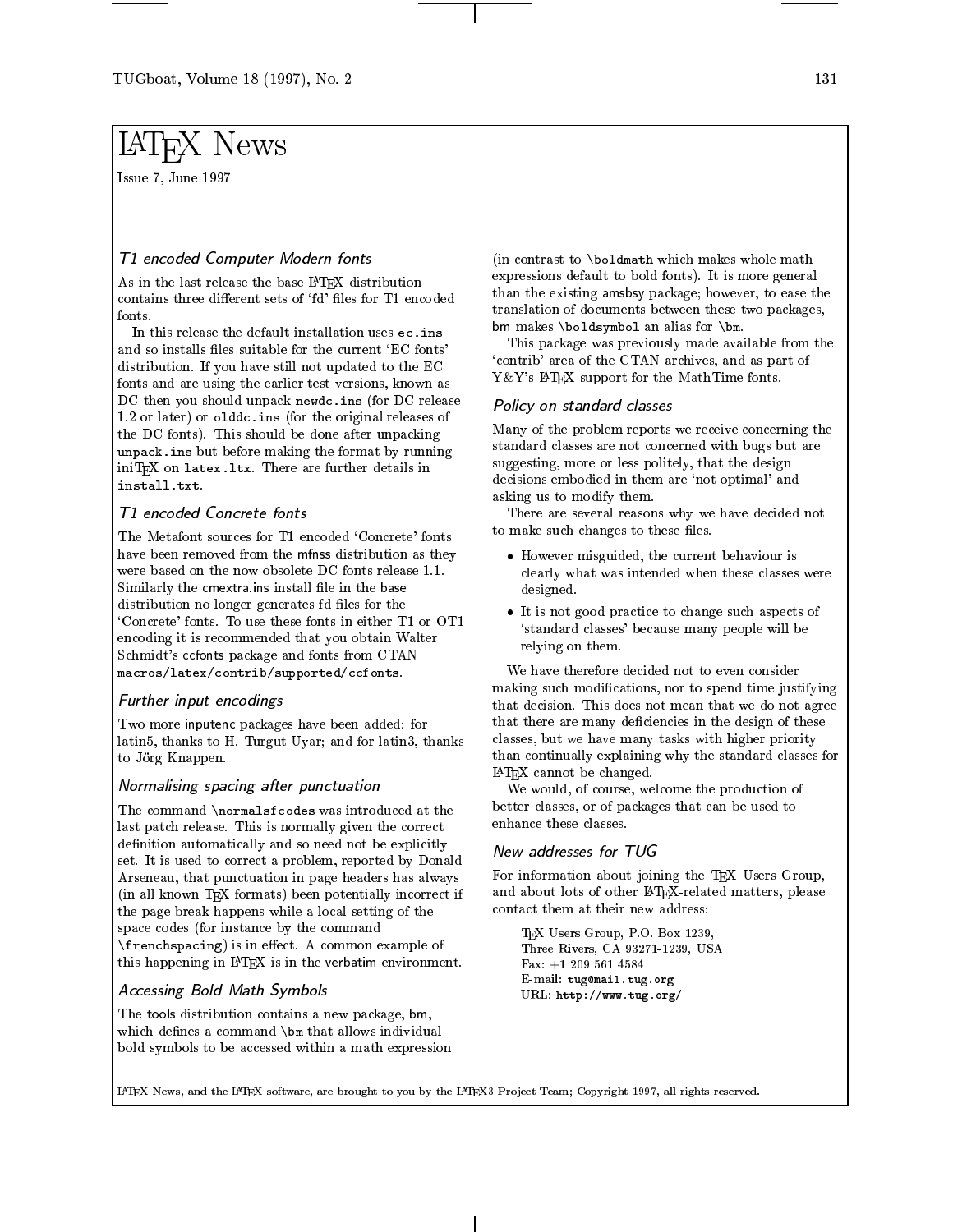Issue 6, December 1996

# Welcome to LATEX News 6

This issue of  $\cancel{B}TEX$  News accompanies the sixth release space appears of the new standard LAT<sub>E</sub>X, LAT<sub>E</sub>X  $2\varepsilon$ .

#### Mono-case file names

Previously LATEX has used some files with 'mixed-case' file names such as T1cmr.fd and T1enc.def.

These file names cause problems on some systems (in particular they are illegal on the ISO 9660 CDROM format) and so in this release all file names have been made lowercase (for example t1cmr.fd and t1enc.def).

This change should not affect any document. Within LATEX, encodings still have the usual uppercase names in uses such as \usepackage[T1]{fontenc} and \fontencoding{T1}. LATEX will automatically convert to the lowercase form while constructing the file name.  $\text{LFT}_\text{F}$ X will input the 'fd' file under the old name if it fails to find the file with the new name, so existing collections of fd files should still work with this new release.

The change  $does$  affect the configuration files that may be used to make the LATEX format with initex. For example, the file fonttext. Itx previously specified \input{T1cmr.fd}. It now has \input{t1cmr.fd}. If you use a local file fonttext.cfg you will need to make similar changes, as \input{T1cmr.fd} will not work as T1cmr.fd is no longer in the distribution.

The files affected by this change all have names of the form \*.fd or \*enc.def.

#### Another input encoding

Thanks to work by Søren Sandmann, the inputenc package now supports the IBM codepage 865 used in Scandinavia.

#### Better user-defined math display environments

Suppose that you want to define an environment for displaying text that is numbered as an equation. A straightforward way to do this is as follows:

```
\newenvironment{texteqn}{\begin{equation}\begin{minipage}{0.9\linewidth}}{\end{minipage}\end{equation}}
```
However, if you have tried this then you will probably have noticed that it does not work perfectly when used in the middle of a paragraph because an inter-word space appears at the beginning of the first line after the

There is now an extra command (with a very long name) available that you can use to avoid this problem; it should be inserted as shown here:

```
\newenvironment{texteqn}{\begin{equation}\begin{minipage}{0.9\linewidth}}{\end{minipage}\end{equation}\ignorespacesafterend}
```
#### Docstrip improvements

The docstrip program that is used to unpack the IATEX sources has undergone further development. The new version should be able to process all old 'batchfiles' but it allows a simpler syntax in new 'batchfiles' (no need to  $define \def\bullet\$ 

It also allows 'target' directories to be specified when writing files. This directory support is disabled by default unless activated in a local docstrip.cfg configuration file. See docstrip.dtx for details.

#### AMS L<sup>A</sup>TEX update

Since the last IATEX release in June, the American Mathematical Society have re-issued the 'AMSIATEX' classes and packages, fixing several reported problems.

#### Graphics package update

The LATEX color and graphics packages have been updated slightly, principally to support more dvi drivers, see the readme file in the graphics distribution.

#### **EC** Fonts released

The first release of the Extended Computer Modern fonts has just been made. (In January 1997.)

This release of IATEX does not default to these 'ec' fonts as its T1 encoded fonts. By default it will use the `dc' fonts if the T1 encoding is requested.

As noted in install.txt you may run TEX on the install file  $ec$ . ins *after* unpacking the base distribution but before making the LAT<sub>E</sub>X format. This will produce suitable 'fd' files making IATEX (including, for the first time, the slides class) use the 'ec' fonts as the default T1 encoded font set.

LATEX News, and the LATEX software, are brought to you by the LATEX3 Project Team; Copyright 1996, all rights reserved.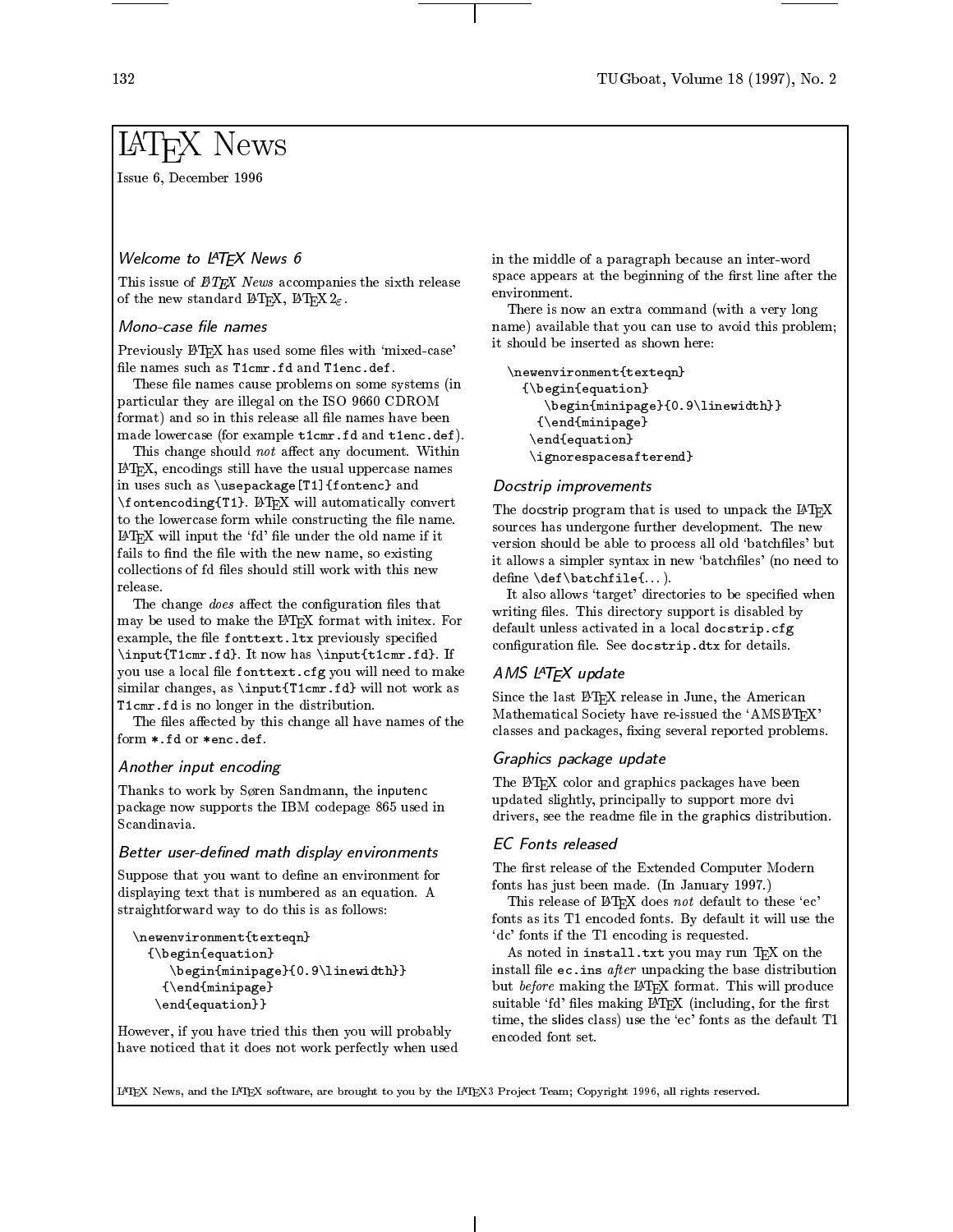Issue 5, June 1996

# Welcome to LATEX News <sup>5</sup>

This issue of  $MTEX$  News accompanies the fifth release of the new standard LATEX, LATEX  $2\varepsilon$ .

### Extra possibilities for section headings

Most IATEX sectioning commands are defined using **\@startsection**. For example, the article class defines:

#### \newcommand\section{\@startsection

{section}{1}{0pt}{-3.5ex plus-1ex minus-.2ex}%  $\frac{1}{2}$ .2.2ex plus.2ex plus.2ex plus.2ex plus.2ex plus.2ex plus.2ex plus.2ex plus.2ex plus.2ex plus.2ex plus.2ex plus.

The last argument specifies the style in which the section heading is to be typeset.

The new feature added at this release is that at the  $\sigma$  of this argument you may specify a command that the  $\sigma$ takes an argument. This command will be applied to the section number and heading. For example, one could use the \MakeUppercase command to produce uppercase headings. A package or class le could contain:

#### \renewcommand\section{\@startsection ${1}^{0}$  . The section of  ${1}^{0}$  properties of  ${1}^{0}$  properties of  ${1}^{0}$  properties of  ${1}^{0}$  properties of  ${1}^{0}$  $2.2864$  plus.2ex plus .2ex percent  $2.266$  percent  $2.266$  percent  $2.266$

to produce section headings using uppercase medium weight text, rather than the bold text used by article. Note that, like the font choice, the uppercasing applies only to the actual heading (including any automatically generated section number), not to the text as it may appear in the running head or table of contents.

# The `openany' option in the `book' class

The openany option allows chapter and similar openings to occur on left hand pages. Previously this option only affected  $\char`$ chapter and  $\backslash$ backmatter. It now also affects \part, \frontmatter and \mainmatter.

# More font (output) encodings

The font encoding name T3 has been allocated to the encoding used in the new 256-character IPA fonts (for the phonetic alphabet) produced by Rei Fukui. His package, tipa, gives access to these fonts and should soon be available. (The encoding named OT3 is the 128-character encoding used in the IPA fonts produced by Washington State University.)

# More input encodings supported

The inputenc package now supports the IBM codepage 852 used in Eastern Europe, with the option [cp852] contributed by Petr Sojka.

Also, the inputenc package now activates most `control codes' with ascii values below 32. Currently none of the encodings in the standard distribution makes use of these positions.

#### Fixes and improvements

The LATEX kernel has only had minor changes, apart from \@startsection mentioned above. However, some small fixes have been incorporated removing the following problems:

- $\bullet$  In tabular and array, previous versions of IATEX  $\hskip1cm \Box$ 'lost' the inter-column space from an '1'-column, when that column was completely empty.
- Previously, the use of the \nofiles command could change the vertical spacing in a document. A side effect of fixing this is that when  $\nabla$ iles is used,  $\lambda$  abel puts a blank line in the log file.
- LAT<sub>E</sub>X often loads fonts 'on demand'. Previously,  $\qquad$  | this could happen inside the argument of an accent command and this would cause the accent to appear in the wrong place.

# Changes to the `tools' packages

- The longtable package now uses a modied algorithm, contributed by David Kastrup, to align the 'chunks' of a table. It is now unnecessary to edit the document to add \setlongtables before the final run of LAT<sub>EX</sub>. In certain cases of overlapping \multicolumn entries, the new algorithm will produce better column widths than the old (at the price of extra passes through LATEX).
- The distribution package now has the extra possibility of the extra possibility of the extra possibility of the of specifying the number of digits both before and after the `decimal point'. This makes it easy to centre the column of numbers under a wide heading.

# New copy of the LATEX bug database

 $\ldots$ soon have links to a copy of the searchable LATEX bugs database at Mainz (Germany) as well as the original copy at Sussex (England).

LATEX News, and the LATEX software, are brought to you by the LATEX3 Project Team; Copyright 1996, all rights reserved.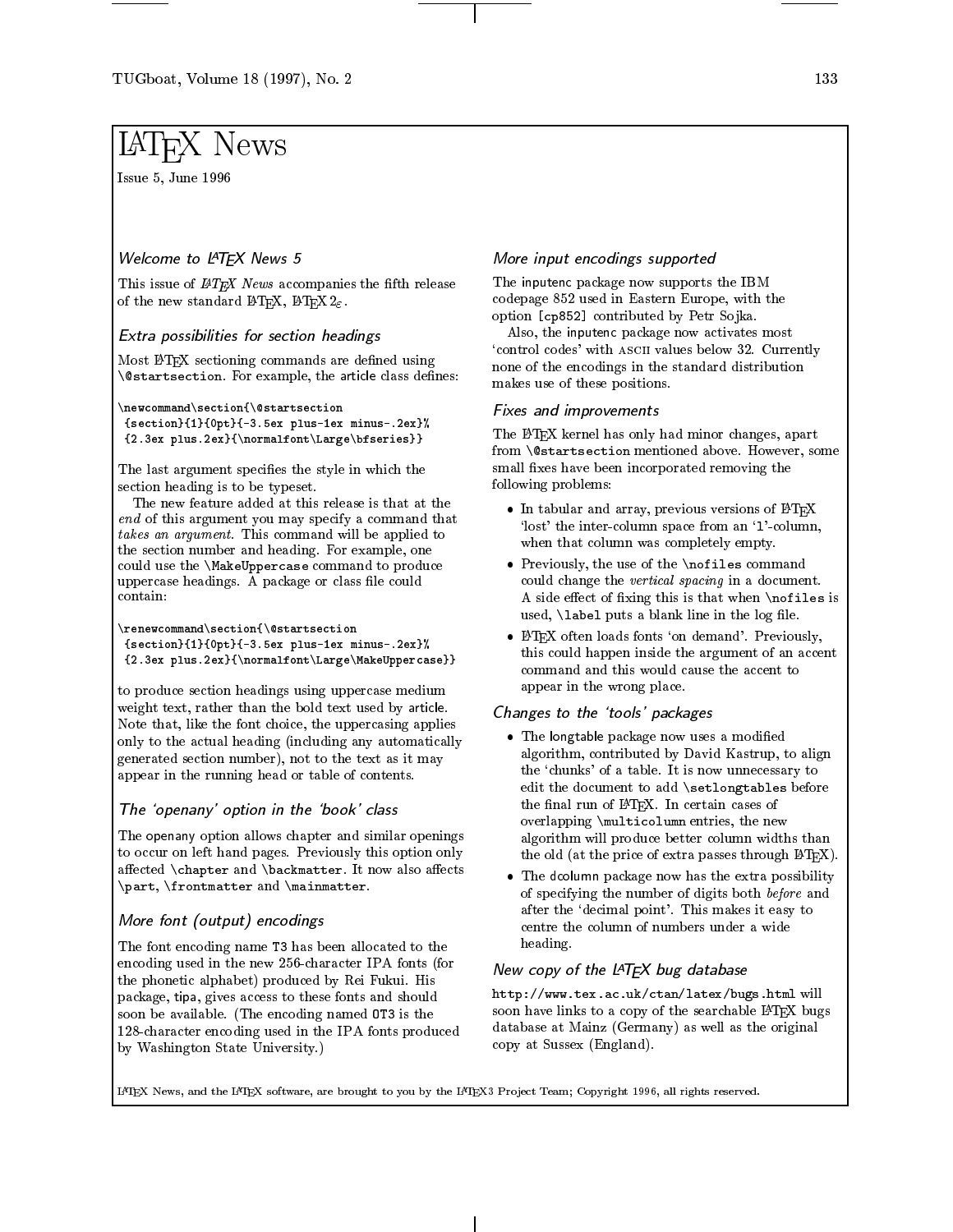Issue 4, December 1995

# Welcome to LATEX News <sup>4</sup>

An issue of  $\mu_{T}X$  News will accompany every future release of IATEX. It will tell you about important events, such as major bug fixes, newly available packages, or any other LATEX news. This issue accompanies the fourth release of  $\text{LATEX2}_{\varepsilon}$ .

# LATEX getting smaller

The last release in June started a trend of  $\mathbb{F}T\to X$ becoming smaller, we are pleased to announce that this has continued with this release. In particular the experimental 'autoload' version described in autoload.txt is much smaller as more parts of  $\LaTeX{}$  Mew Ir are autoloaded.

#### New `concurrent' docstrip

The time taken to 'unpack' this release from the documented sources should be much reduced (roughly half the time, depending on installation conditions). This is due to an improved version of the docstrip program that has been contributed by Marcin Wolinski. This can write up to 16 files at once. The previous version could only write one file at a time which meant that it was very slow when producing many small files from the same source file as the source needed to be

This year Jörg Knappen has completed a new release of the `Cork' (T1) encoded Computer Modern fonts: the dc fonts release 1.2.

This release of the dc fonts fixes many bugs (including the missing ?'  $(i)$  and !' (i) ligatures) and improves the fonts in many other ways. It is strongly recommended that you upgrade as soon as possible if currently you are using the old dc fonts, release 1.1 or earlier. The new fonts are available from the CTAN archives, in tex-archive/fonts/dc.

The names of the font files are *different*. This does not affect LATEX documents but does affect the installation procedure as it assumes that you have the new fonts, and will write suitable 'fd' files for those fonts. If you have not yet upgraded your dc fonts then, after unpacking the distribution, you must latex olddc.ins to produce 'fd' files for the old dc fonts. This must be done before the format is made. Running the test document at ltxcheck.tex the end of

the installation will inform you if the wrong set of 'fd' files has been installed.

Note that this change does not affect the standard `OT1' Computer Modern fonts that LATEX uses by default.

#### More robust commands

The commands \cite and \sqrt are now robust.

Although most commands with optional arguments are fragile, as documented, such commands defined using the second optional argument of \newcommand and its derivatives are now robust.

#### New Interface to building `extension' classes

The mechanism provided by \DeclareOption,  $\mathcal{P}$  , and and  $\mathcal{P}$  are and and proved to be a proved to be a set of a set of  $\mathcal{P}$ powerful and expressive means of defining one class in terms of another 'base' class. However there have been some requests to simplify the declaration of the common case where you want the `base' class to be called with all the options that were specified to the extension class. This is now provided by the new command \LoadClassWithOptions. A similar command \RequirePackageWithOptions is provided for package use. More details of this feature are provided in clsguide.tex and ltclass.dtx.

# More Input Encodings

The experimental inputenc package allows a more natural style of input of accented and other characters. Three new input encodings are now supported.

- ansing the Windows and Windows and Windows and Indiana in the Windows and Indiana in the Windows and Indiana i Microsoft Windows 3.x.
- cp437de a variant of cp437, which uses rather than  $\beta$  in the appropriate slot.
- next the encoding used on Article computers.

#### Further

For more information on  $T_F X$  and  $I \r F_F X$ , get in touch with your local T<sub>E</sub>X Users Group, or the international TEX Users Group, 1850 Union Street, #1637, San Francisco, CA 94123, USA, Fax: +1 415 982 8559, EMail: tug@tug.org. The LATEX home page is http://www.tex.ac.uk/ctan/latex/ and contains links to other WWW resources for LATEX.

LATEX News, and the LATEX software, are brought to you by the LATEX3 Project Team; Copyright 1995, all rights reserved.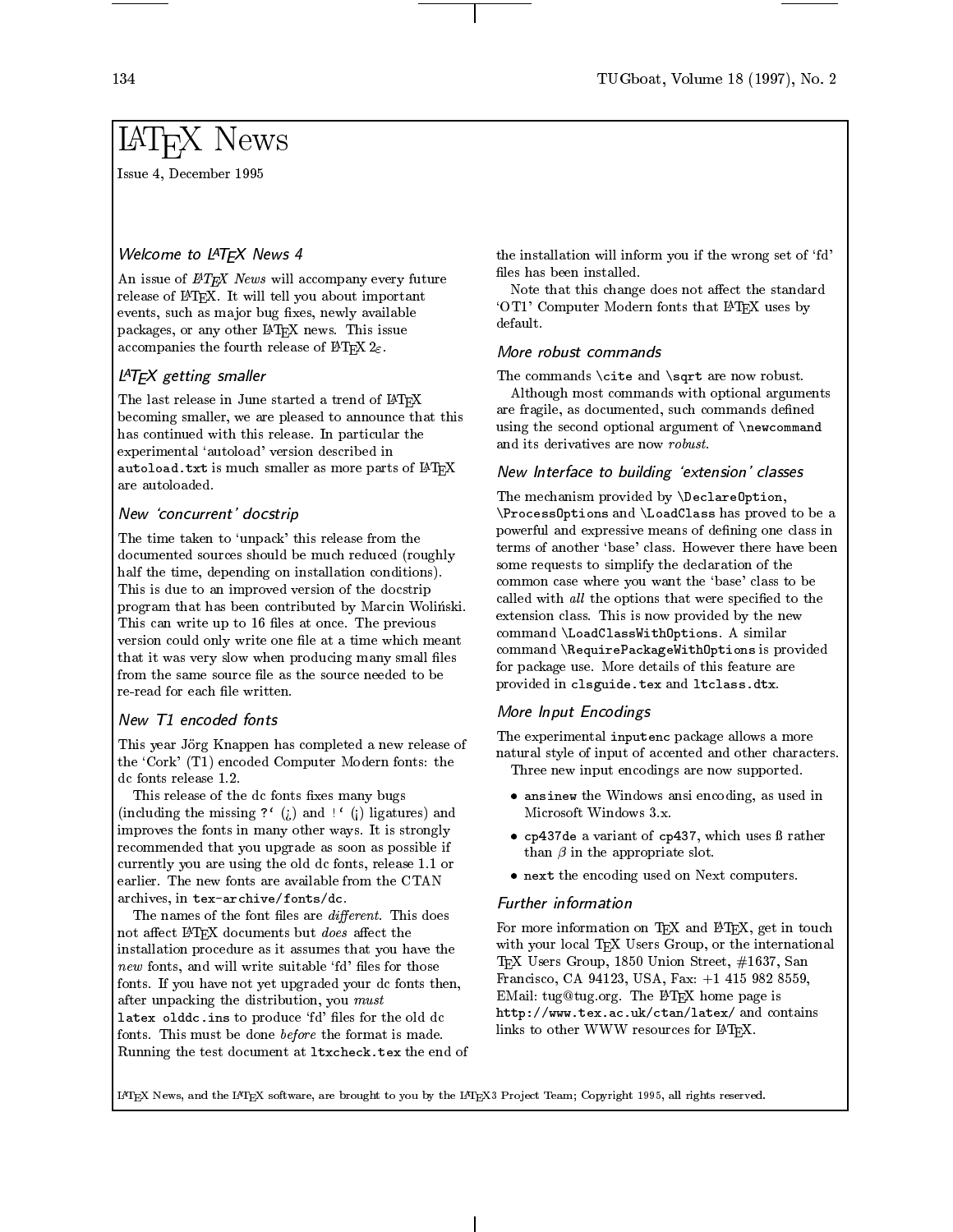Issue 3, June 1995

# Welcome to LATEX News 3

An issue of  $\cancel{B}T_F X$  News will accompany every future release of IAT<sub>E</sub>X. It will tell you about important events, such as major bug fixes, newly available packages, or any other LATEX news.

### June 1995 release of LATEX

June 1995 sees the third release of  $\mathbb{B} T_{\!E} X2_\varepsilon$ . We are on schedule to deliver a release of IATEX every six months, in December and June.

In the last  $\mathbb{B}T_{E}X$  News, we said "we don't expect so much activity in the next six months," which has turned out not to be true!

### Additional input encodings

In the last release of IATEX we distributed a test version of the inputenc package which allows the use of input characters other than just  $a-z$  and  $A-Z$ . The package has proved to be robust, so we are now distributing an expanded version. The new release comes with a number of input encodings:

- ascie the standard encoding,
- latin 1 the ISO Western European alphabet, in ISO Western European alphabet, in ISO Western European alphabet,
- latin2 the ISO Eastern European alphabet,
- cp437 the IBM codepage 437,
- cps of the IBM codepage 850, and 20
- applemac the Apple Macintosh encoding.

These can be used by specifying an option to the  $\sum_{i=1}^{n}$  in put  $\sum_{i=1}^{n}$  package, for example:

#### \usepackage[latin1]{inputenc}

The new input encodings are currently being tested, but we don't expect any major changes.

# LAT<sub>E</sub>X getting smaller

In the past releases of  $\text{LATEX2}_{\varepsilon}$ , the amount of memory LATEX requires has increased, but we are pleased to say that this trend has been reversed. We hope that future releases of LAT<sub>E</sub>X will continue to get smaller.

For example, on this document, the December 1994 release used 52,622 words of memory, and the June 1995 release uses 51,216 words of memory, which is a 2.7% reduction.

We are currently experimenting with other ways of reducing the size of LAT<sub>E</sub>X. For example, we are experimenting with an option to remove the picture and tabbing environments from the LAT<sub>EX</sub> kernel, and to load them from a file the first time they are used. This should help LAT<sub>EX</sub> to run on machines with limited memory. See autoload.txt for details.

#### Distribution and modication

One topic of discussion that has kept us busy is the distribution and modification conditions of IATEX. We are committed to keeping LATEX as free reliable software, and ensuring that (as far as possible) LATEX documents will produce the same results on all systems.

The modication conditions are currently under discussion, and we would like to hear from anyone interested. Please read modguide.tex for more information.

### AMS-L<sup>AT</sup>FX full release

The AMS-LATEX packages were still in beta test in the December 1994 release of LATEX, and the full release came out in January 1995.

AMS-LATEX is described in the User's Guide (amsldoc.tex) and in The  $HTEX$  Companion.

#### PostScript fonts

There is a new test release of the PSNFSS packages for accessing PostScript fonts in LATEX  $2\varepsilon$ . This includes an update to all of the fonts, to remove many of the underfull and overfull \hbox warnings, and improve the setting of non-English languages.

The new release of IATEX removes all of the 'hidden' uses of Computer Modern mathematics. For example, the footnote markers used to use math mode, so always used Computer Modern digits rather than ones from the current text font. This has now been fixed.

#### Further information

For more information on TEX and IATEX, get in touch with your local TEX Users Group, or the international TEX Users Group, P. O. Box 869, Santa Barbara, CA 93102-0869, USA, Fax: +1 805 963 8358, EMail: tug@tug.org.

The LATEX home page is

 $\mathbf{h}$  . and  $\mathbf{h}$  are  $\mathbf{h}$  and  $\mathbf{h}$  and  $\mathbf{h}$  and  $\mathbf{h}$  and  $\mathbf{h}$  and  $\mathbf{h}$  and  $\mathbf{h}$  and  $\mathbf{h}$  and  $\mathbf{h}$  and  $\mathbf{h}$  and  $\mathbf{h}$  and  $\mathbf{h}$  and  $\mathbf{h}$  and  $\mathbf{h}$  and  $\mathbf{h}$  an links to other WWW resources for LATEX.

LATEX News, and the LATEX software, are brought to you by the LATEX3 Project Team; Copyright 1995, all rights reserved.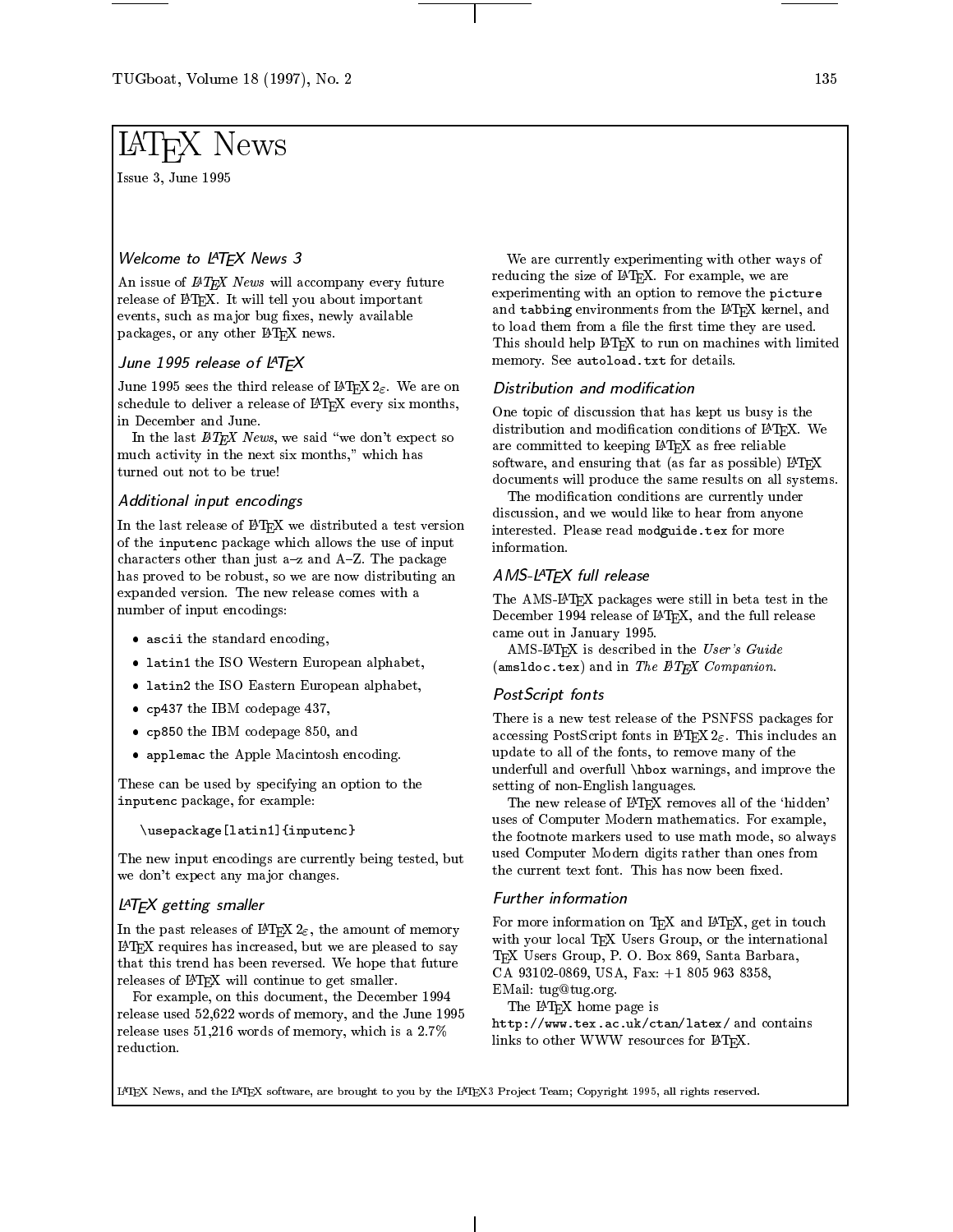Issue 2, December 1994

# Welcome to LATEX News 2

An issue of  $\cancel{B}T_F X$  News will accompany every future release of IATEX. It will tell you about important events, such as major bug fixes, newly available packages, or any other IATEX news.

# December 1994 release of LATEX

December 1994 sees the second release of  $\text{BTr} X2_{\epsilon}$ . We are on schedule to deliver a release of LATEX every six months, in December and June.

This release has seen quite a lot of activity, which is not too surprising as it's only been a year since the first test release of  $\mathbb{H}\mathbb{F}_{E}X2_{\varepsilon}$ . We don't expect so much activity in the next six months.

Many of the changes are minor improvements and bug-fixes—see  $\cancel{B}TEX \, \mathcal{Z}_{\varepsilon}$  for authors (usrguide.tex),  $\cancel{B}TEX \, \mathcal{Z}_{\epsilon}$  font selection (fintguide.tex) and our change log (changes.txt) for more details.

However, there are two important new packages available for  $\mathbb{B}T_FX$ : inputenc and AMS- $\mathbb{B}T_FX$ .

#### Accented input

One of the problems with writing non-English documents in LATEX is the accent commands. Reading documents containing text like  $na'$  '\i ve is frustrating, especially if your keyboard allows you to type naïve.

In the past, LAT<sub>EX</sub> has not supported input containing accented characters such as i, because Windows, Macintosh and Unix all have different ways of dealing with accented input, called input encodings.

However, the inputenc package allows you to specify which input encoding your document is written with, for example to use the ISO Latin-1 encoding, you type:

#### \usepackage[latin1]{inputenc}

At the moment, inputenc supports the ascii and latin1 input encodings, but more will be added with future releases.

The inputenc package is currently a test release. The user interface for the full release will be upwardly compatible with the test version.

# AMS-L<sup>A</sup>TEX

AMS-LATEX is a set of miscellaneous extensions for LATEX distributed by the American Mathematical Society. They provide superior information structure and superior printed output for mathematical documents.

There are far too many features of AMS-LATEX to list here. AMS-LATEX is described in the accompanying documentation, and in The IATEX Companion.

Version 1.2beta of AMS-LATEX was released for testing by intrepid users in October 1994. The full release of AMS-LATEX 1.2 is expected in early January 1995. It will be divided into two bundles:

- the amsfonts packages, which give access to hundreds of new mathematical symbols, and new math fonts such as blackboard bold and fraktur.
- the amsmath packages, which provide ner control over mathematical typesetting, such as multi-line subscripts, enhanced theorem and proof environments, and improved displayed equations,

For compatibility with older documents, an amstex package will be provided.

#### L<sup>AT</sup>EX on the internet

LATEX has its own home page on the World Wide Web, with the URL:

```
http://www.tex.ac.uk/CTAN/latex/
```
This page describes LATEX and the LATEX3 project, and contains pointers to other LATEX resources, such as the user guides, the TEX Frequently Asked Questions, and the IATEX bugs database.

The electronic home of anything TEX-related is the Comprehensive TEX Archive Network (CTAN). This is a network of cooperating ftp sites, with over a gigabyte of TEX material:

ftp://ftp.tex.ac.uk/tex-archive/ ftp://ftp.shsu.edu/tex-archive/ ftp://ftp.dante.de/tex-archive/

For more information, see the LATEX home page.

#### Further information

For more information on  $T<sub>E</sub>X$  and  $LAT<sub>E</sub>X$ , get in touch with your local TEX Users Group, or the international TEX Users Group, P. O. Box 869, Santa Barbara, CA 93102-0869, USA, Fax: +1 805 963 8358, EMail: tug@tug.org.

LATEX News, and the LATEX software, are brought to you by the LATEX3 Project Team; Copyright 1994, all rights reserved.